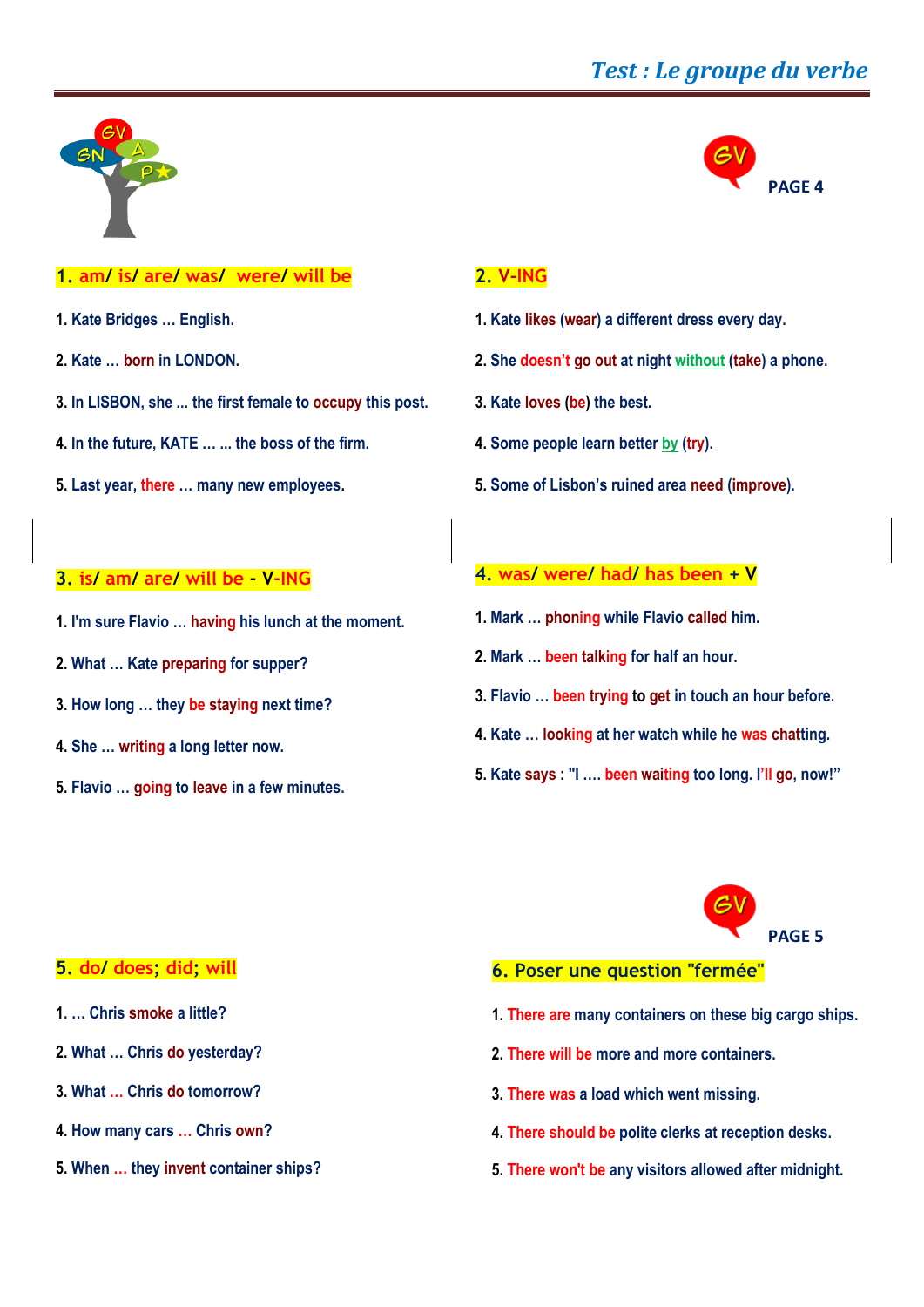## **7. Question "ouverte" avec mot interrogatif**

- **1. …is this cargo ship?- It's 400 metres high.**
- **2. … is Chris? - He's older than Kate.**
- **3. … did his laptop cost? – It cost £300.**
- **4. … employees has the firm hired? – It hided six.**
- **5. … harbours can dock huge container ships ?**

# **7. (Suite)**

- **6. ... one do you prefer? – I prefer the blue one.**
- **7. ... do people love travelling? – Because it's a hobby.**
- **8. ... will Kate spend her holidays? – In Egypt.**
- **9. ... P.A. is Kate?**
- **10. … safe is the ocean? It isn't.**



## **8. Poser une question avec HOW OFTEN?**

- **1. Heidi phones abroad every day.**
- **2. She travels once month.**
- **3. Heidi rents a video every week end.**
- **4. She visits her Granny every fortnight.**
- **5. Her boss sometimes pays her overtime.**

#### **10. Transformer en forme négative**

- **1. Their call has been transferred.**
- **2. These extension numbers will appear on the page.**
- **3. Olav can work faster than Heidi.**
- **4. He must smoke in this office.**
- **5. He came into Heidi's office to let her know what to do.**

## **9. Transformer en forme affirmative**

- **1. The operator didn't help Chris.**
- **2. Heidi couldn't find M. Wade's phone number.**
- **3. M. Wade didn't answer to her.**
- **4. Heidi won't stay a long time on the phone.**
- **5. Olav Jensen doesn't want to get in touch with him.**

## **11. Transformer en simple question**

- **1. Heidi is good, isn't she? >> Is she good?**
- **2. The possibilities are huge, aren't they? >> \_\_\_\_\_\_\_\_\_\_**
- **3. Heidi works eight hours a day, doesn't she? >>\_\_\_\_\_\_**
- **4. Olav gave her a rise in pay, didn't he? >>\_\_\_\_\_\_\_\_\_\_\_**
- **5. Dara will come to Copenhagen, will she? >>\_\_\_\_\_\_\_\_\_\_**



#### **12 Ajouter un "tag"**

- **1. Shelbourne Park is in Dublin,\_\_ ?**
- **2. Dara will go to Denmark, \_\_\_?**

## **13. Faut-il mettre DID?**

- **1. This is the kind of treatment the vet ... gave her.**
- **2. … Dara reserve several rooms after Olav's call?**